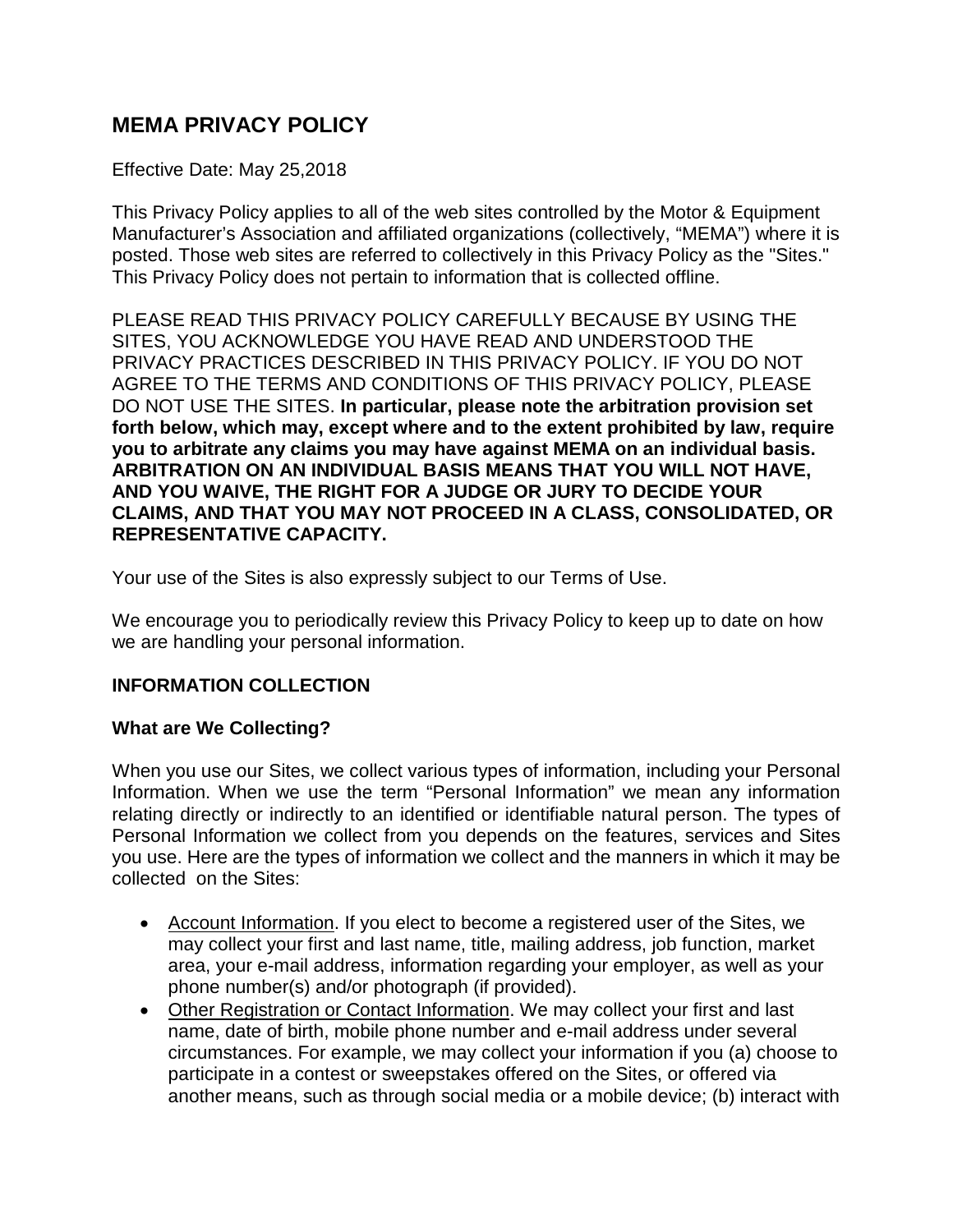certain features and functions of the Sites that allow you to submit information, feedback, post content, etc. by e-mail, text message, instant message or other similar technology; (c) vote in a poll or send a shout out from your mobile phone or send us your picture or video for broadcast by e-mail or via social media; (d) submit your e-mail address or telephone number when you contact us with a question or sign up to receive a newsletter or other updates regarding our content, its availability, or other products or services offered by us or our business partners; or (e) upload your name, image or other Personal Information when posting any content on the Sites, such as video files, or other communications made via chat rooms or social media. We may retain your contact information, communications and other information and content you submit to us for our internal purposes and to help us serve you better as set forth in the Terms of Use.

- Payment and Financial Information. We may collect your first and last name, your address, and your credit card and billing information if you make a purchase through the Sites.
- Demographic Information. We may collect your demographic information such as your gender, age, zip code, interests and views, which you voluntarily provide to us on the Sites or which may be automatically collected as described within this Privacy Policy. We use this information to provide you with personalized services and to analyze trends to ensure the information provided by the Sites meets your needs. Some of this information may be aggregated, in which case it is not considered Personal Information.
- Location Information. We may also collect your location if you choose to allow us to track your location through our Sites or Services or if your device indicates a certain geographic location. This information may help us provide recommendations based on your location, serve you with advertisements or direct you to a product or service that we believe may be of interest to you and that is marketed to people near your location.
- Device Information. We may collect an identification number unique to your device when you interact with the Sites using a mobile device and we also collect your IP address and other information regarding your mobile device or computer. This could include things such as the features you use, the web pages you visit, and the search terms you enter. This could also include data about your devices and the network you use to connect to our services, including IP address, device identifiers, and data about the performance of the services you use on the Sites and any problems you experience with them. You understand and agree that you will be charged standard data rates by your wireless carrier for all interactions with the Sites using a mobile device.

While you're under no obligation to provide the information requested, if you decline to do so, MEMA may be unable to provide you with certain services.

#### **How are We Collecting?**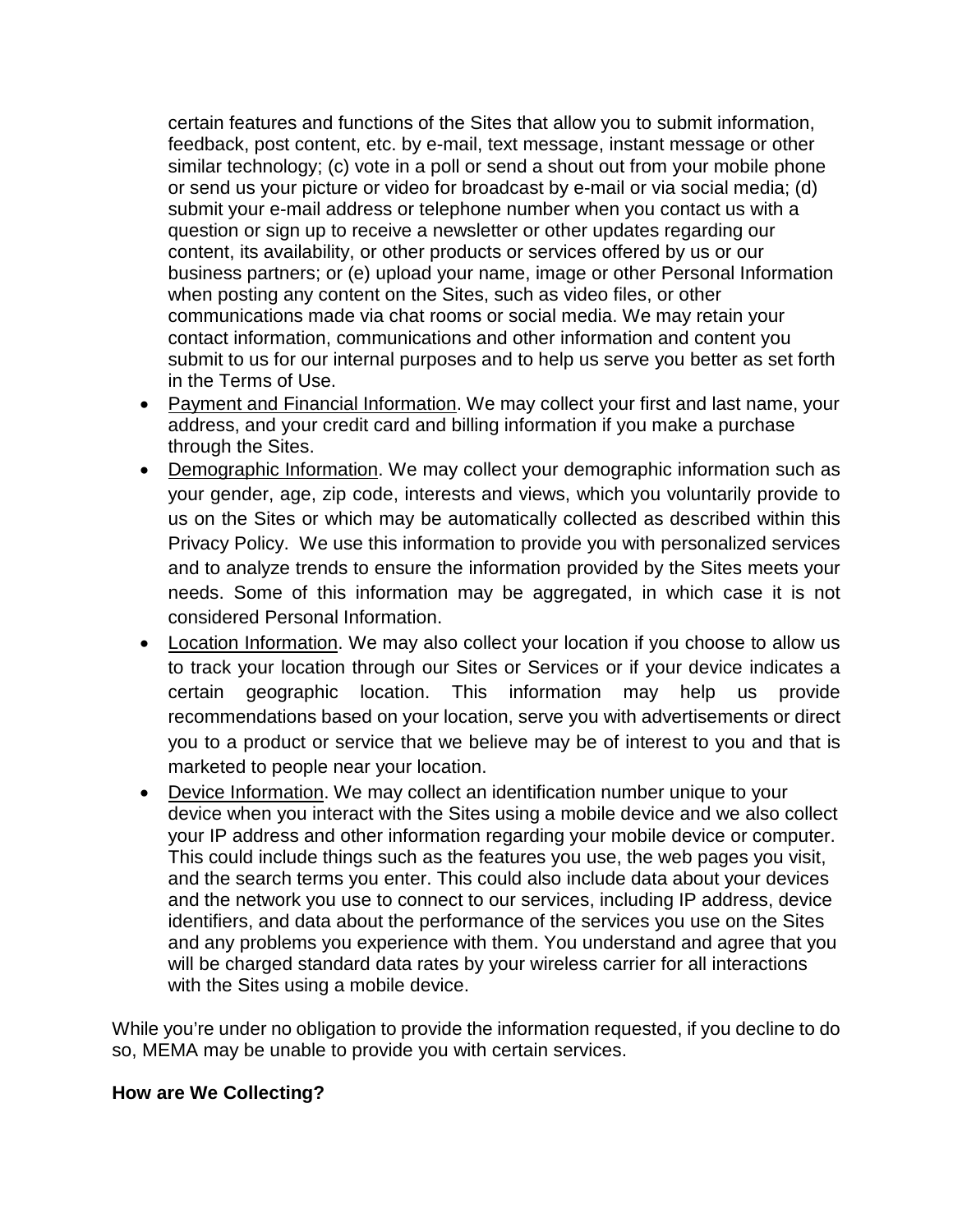We collect and store the Personal Information that you provide to us, including in the methods provided above. For instance, if you sign up for a membership, participate in a survey, or contact us with a question, we may store your communications, including any Personal Information you include in them, so we can effectively respond to you. We may also collect information using various technologies on our Sites while you are visiting or interacting with the Sites. We call this "passive" collection because you may not know or see that this information is being collected. Here are some examples of information that is collected passively via the Sites and a description of how this information is used:

- Cookies. When you access the Sites, MEMA may place a "cookie" on your device. A cookie is a small text file that is stored on your device and enables our servers to recognize your device when you return. We use cookies to store information, such as your user ID or device identification number, so that we can avoid burdensome and repetitive requests for information and to compile data regarding usage of the Sites. For more information, please see the section on Cookies below.
- Internet Protocol (IP) address. Your IP address is a number that lets computers attached to the Internet know where to send you data – such as the webpages you view. We use this information to deliver our webpages to you upon request, to tailor our Sites to the interests of our users and to measure traffic within our Sites.
- Web Beacons (also known as "clear gifs," "web bugs" or "pixel tags"). "Web Beacons" are tiny graphics with a unique identifier, similar in function to cookies, and are used to allow us to count users who have visited certain pages of the Sites and to help determine the effectiveness of promotional or advertising campaigns. When used in HTML-formatted e-mail messages, web beacons can tell the sender whether and when an e-mail has been opened. In contrast to cookies, which are stored on a user's computer hard drive, web beacons are embedded invisibly on web pages.

### **COOKIES AND SIMILAR TECHNOLOGIES**

We use, and allow certain third parties to use, cookies and other similar technologies to provide our services and to help collect data. We, or third parties, may use session cookies or persistent cookies. Session cookies only last for the specific duration of your visit and are deleted when you close your browser. Persistent cookies remain on your device's hard drive until you delete them or they expire. Different cookies are used to perform different functions, which we explain below:

• Essential. Some cookies are essential in order to enable you to move around our Sites and use their features, such as accessing secure areas of the Sites. Without these cookies, we cannot enable appropriate content based on the type of device you are using.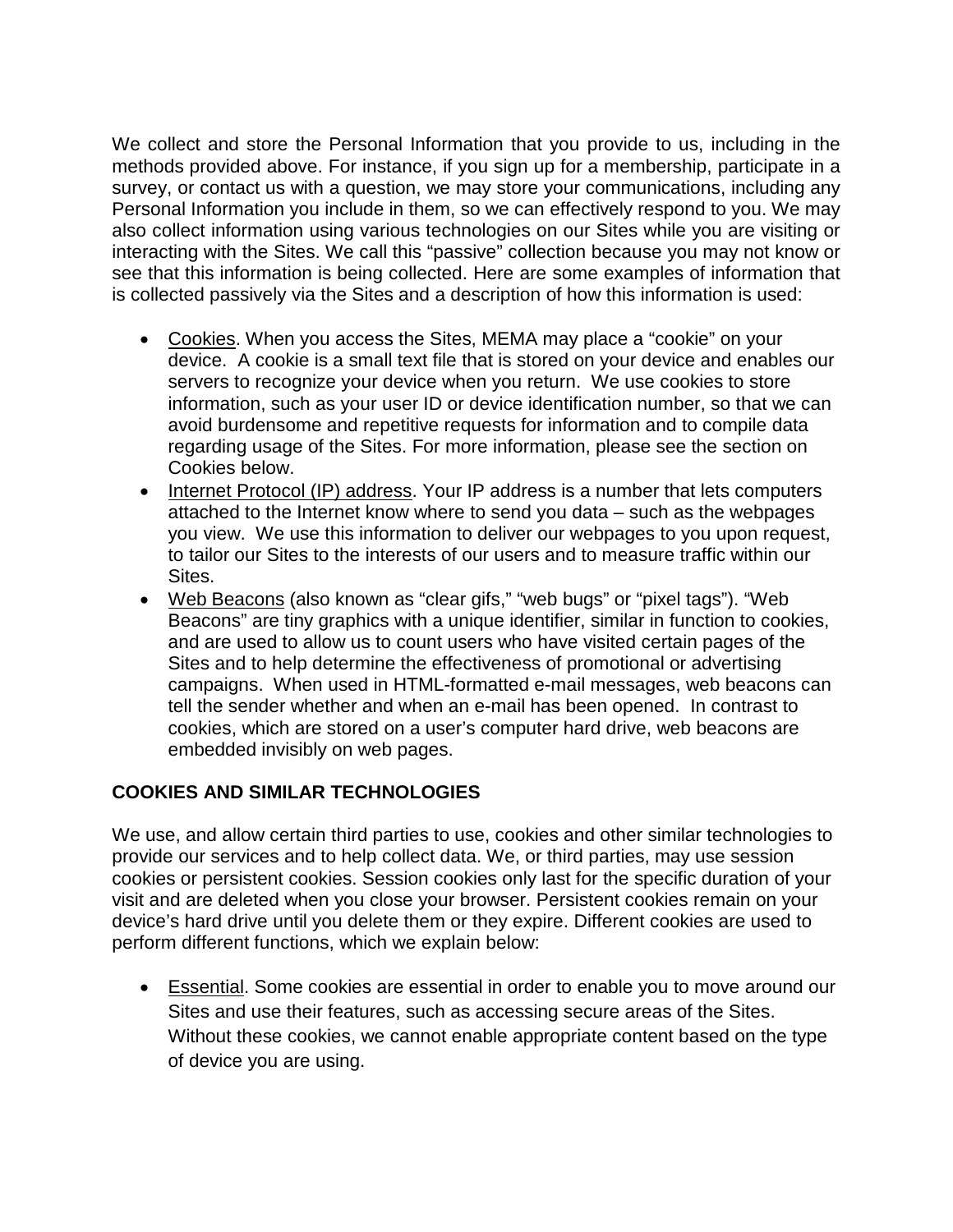- Browsing and Functionality. These cookies allow us to remember choices you make on the Sites, such as your preferred language and the country from which you are visiting, and provide enhanced, more personalized features.
- Performance and Analytics. We use our own cookies and/or third-party cookies to see how you use our Sites in order to enhance their performance and develop them according to your preferences. To help facilitate the delivery of relevant content, we use Google Analytics and have implemented the following Google Advertising Features and Google Analytics uses cookies to report on user interactions on our and others' websites. We use the data collected for analyzing site usage and patterns. You can opt out of the Google Analytics features we use by indicating your preference using the interest-based opt-out link [here.](http://optout.aboutads.info/?c=2#!/) Google also provides a complete privacy policy, and instructions on opting out of Google Analytics [here.](https://tools.google.com/dlpage/gaoptout/) Note that Google's opt-out mechanism is specific to Google activities and does not affect the activities of other ad networks or analytics providers that we may use.
- Third Party Advertising. We may allow certain third parties (including advertisers, third party ad networks, and other ad companies) to use cookies and other similar technologies to provide our services, serve advertisements on the Sites, and to improve the performance of MEMA's advertising across the Internet. Please be advised that such advertising companies may gather Personal Information about your visit to the Sites or other sites to enable such advertising companies to market products or services to you, to monitor which ads have been served to your browser and which webpages you were viewing when such ads were delivered. PLEASE NOTE THAT THIS POLICY DOES NOT COVER THE COLLECTION AND USE OF INFORMATION BY SUCH THIRD PARTY WEBSITES AND ADVERTISING COMPANIES.

There are several ways to manage cookies. You can instruct your browser to refuse all cookies or to indicate when a cookie is being sent. The Help feature on most browsers provides information on how to accept cookies, disable cookies or to notify you when receiving a new cookie. Please note, however, that by blocking or deleting cookies which are "strictly necessary," you may not be able to access certain features of our Sites.

In the US, the Network Advertising Initiative also offers a means to opt-out of a number of advertising cookies. Please visit www.networkadvertising.org to learn more. Note that opting-out does not mean you will no longer receive online advertising. It does mean that the company or companies from which you opted-out will no longer deliver ads tailored to your preferences and usage patterns.

### **USE OF INFORMATION COLLECTED VIA THE SITES**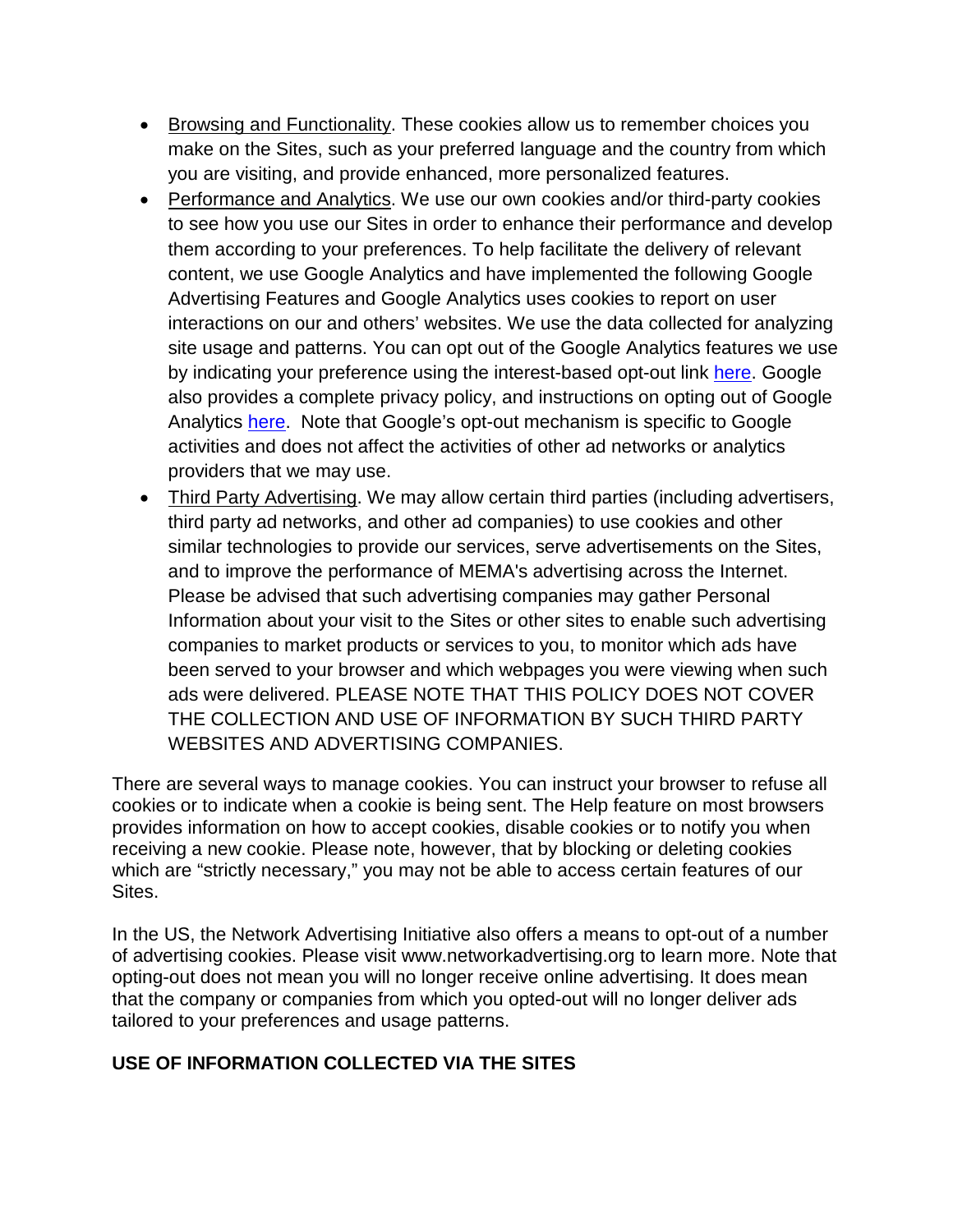We use your personal information that is collected on these Sites primarily for the following purposes:

- a) To provide you with updates and other information from MEMA.
- b) To try to ensure the Sites are relevant to your needs.
- c) To help us create and publish content most relevant to you.
- d) To provide you with important notices.
- e) To manage your memberships through the Sites, allow you access to limitedentry areas of the Sites, verify access to accounts, and handle other visitor and member support inquiries.
- f) To contact you in response to proposals or inquiries that you submit on the Sites.
- g) To generate web analytics and compile user information for marketing purposes, advertising, conducting marketing analysis, providing you with recommendations for products or services based on your profile, and promotional material planning and distribution.
- h) To comply with applicable laws or legal process and/or respond to requests from public and government authorities.

"Non-Personal Information," by which we mean any information, such as technical information, that cannot be used to identify you personally, is used similarly as described above and in other ways as permitted by applicable laws, including combining Non-Personal Information with Personal Information. If Personal Information is combined with Non-Personal Information, it will be treated as Personal Information. Please note that over time Non-Personal Information may become Personal Information due to regulatory developments, technological advancements, or the co-mingling of Personal and Non-Personal Information.

## **LEGAL BASES FOR PROCESSING**

We process personal information in accordance with applicable law and with transparency and fairness. The legal bases for the processing activities listed in the section above are as follows:

- For letters a) through f), in order to fulfill our contractual obligations to you;
- For letter g), with your consent; and
- For letter h), in compliance with the law.

### **SHARING AND DISCLOSURE OF INFORMATION**

We may share or disclose your Personal Information to the following parties and in the following instances:

• To fulfill a service to you. For example, if you choose to attend an event or request information, we may share your Personal Information in order to provide the program to you. In addition, if you contact us with a question, we may use your e-mail address or mobile phone number to process your request and respond to your question. Also, if you are entering a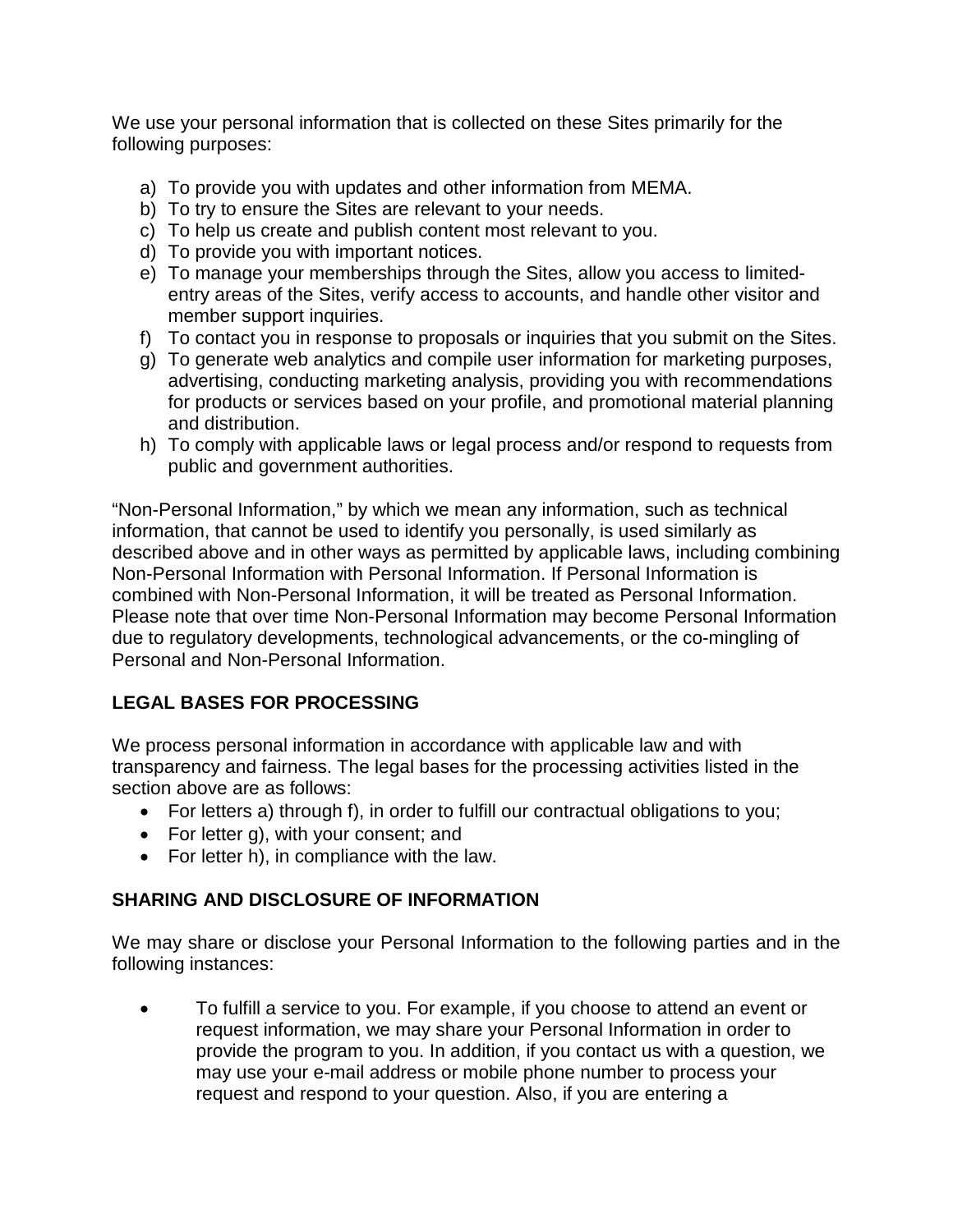sweepstakes or contest, we may use your Personal Information in order to fulfill the terms of that promotion. This means that we may share the information for prize fulfillment purposes with mail carriers. We also may share your information with the co-sponsor and/or promotional partners of that promotion.

- To affiliates, strategic partners, agents, third party marketers or other unaffiliated parties who are offering products or services that we believe may be of interest to you or who require your Personal Information for research, administrative and/or internal business purposes. These parties may use your Personal Information to contact you with an offer or advertisement related to a product or service, or they may use such information for their own research, administration or business purposes.
- To unaffiliated third-party service providers, agents, independent contractors who help us maintain our Sites and provide other administrative services to us (including, but not limited to, processing your requests, order processing and fulfillment, providing customer service, maintaining and analyzing data, sending customer communications on MEMA's behalf, and entry collection, winner selection and prize fulfillment for contests, sweepstakes and other promotions). We have agreements in place to require third parties not to use the Personal Information for any other purpose than to provide the administrative services for which they are responsible.
- To complete your purchase. If you choose to make a purchase on the Sites, we may collect from you your credit card number, billing address and other information related to such purchase, and we may use such collected information in order to fulfill your purchase. We may also provide such information, or other Personal Information provided by you, to unaffiliated third parties as necessary to complete your purchase (for example, to process your credit card).
- To comply with the law or in the good faith belief that such action is necessary in order to conform to the requirements of law or comply with legal process served on us, protect and defend our rights or property, including the rights and property of MEMA and the Sites or act in urgent circumstances to protect the personal safety of our end users.
- To third parties as part of any corporate reorganization process including, but not limited to, mergers, acquisitions, and sales of all or substantially all of our assets.
- To track and analyze non-identifying and aggregate usage and volume statistical information from our visitors and customers and provide such information to third parties.
- To protect against potential fraud, we may verify with third parties the information collected from the Sites. In the course of such verification, we may receive Personal Information about you from such services. In particular, if you use a credit card or debit card to purchase services with us, we may use card authorization and fraud screening services to verify that your card information and address matches the information that you supplied to us, and that the card has not been reported as lost or stolen.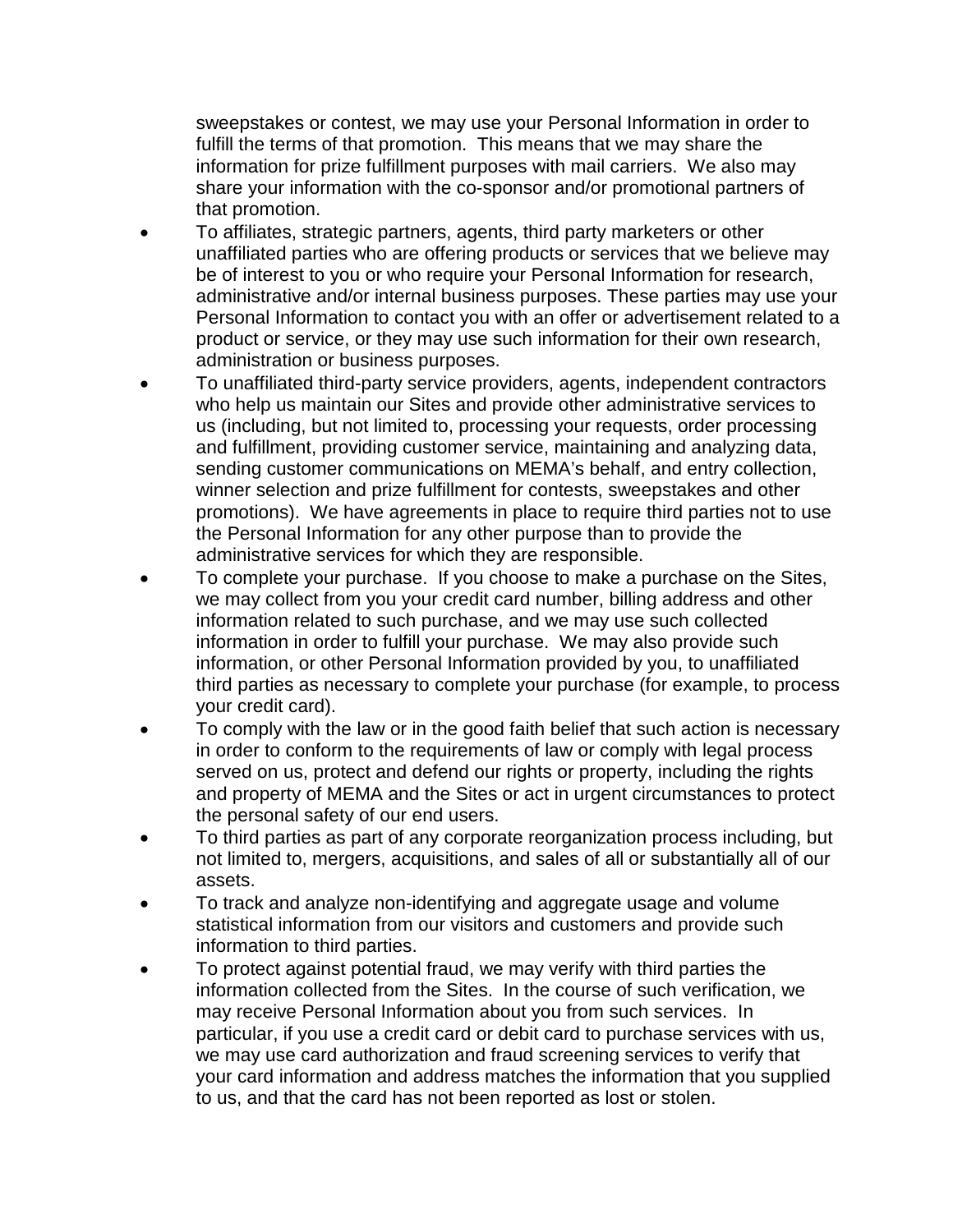Except as described in this Privacy Policy or at the time we request the information, we do not otherwise use, share or otherwise disclose your Personal Information to any third parties.

## **COLLECTION AND USE OF INFORMATION FROM CHILDREN**

The Sites are not intended for use by children. MEMA does not knowingly collect information from children under the age of 18. If we discover that we have received information from a child under the age of 18, we will delete it.

## **INTERNATIONAL TRANSFER OF INFORMATION**

If you choose to provide MEMA with Personal Information, MEMA may transfer that information to its affiliates and subsidiaries or to other third parties, across borders, and from your country or jurisdiction to other countries or jurisdictions around the world. If you are visiting from the European Union (EU) or other regions with laws governing data collection and use that may differ from US law, please note that you are transferring your personal information to the United States which does not have the same data protection laws as the EU and may provide more limited recourse mechanisms, including dissimilar or, at times, weaker data protection rights. Where necessary, we utilize Standard Contractual Clauses approved by the European Commission to legitimize the transfer of Personal Information from the EU to the United States and other countries. With knowledge of these risks, by providing your Personal Information you acknowledge that you understand:

- Your Personal Information will be used for the uses identified above in accordance with this Privacy Policy; and
- Your Personal Information will be transferred to the United States as indicated above.

## **YOUR RIGHTS AND CHOICES**

Please contact MEMA at the address below if you have questions about your Personal Information or if you would like to otherwise make a change to such information. You can also specifically update, change, or delete certain personal information (such as your email address, mailing address, and payment method) on the Sites by logging into your account and clicking "My Account" in the menu at the top of each page of the website.

Additionally, residents of the European Union have the right to:

• Obtain confirmation as to whether or not your Personal Information exists and to be informed of its content and source, verify its accuracy and request its completion, update, or amendment;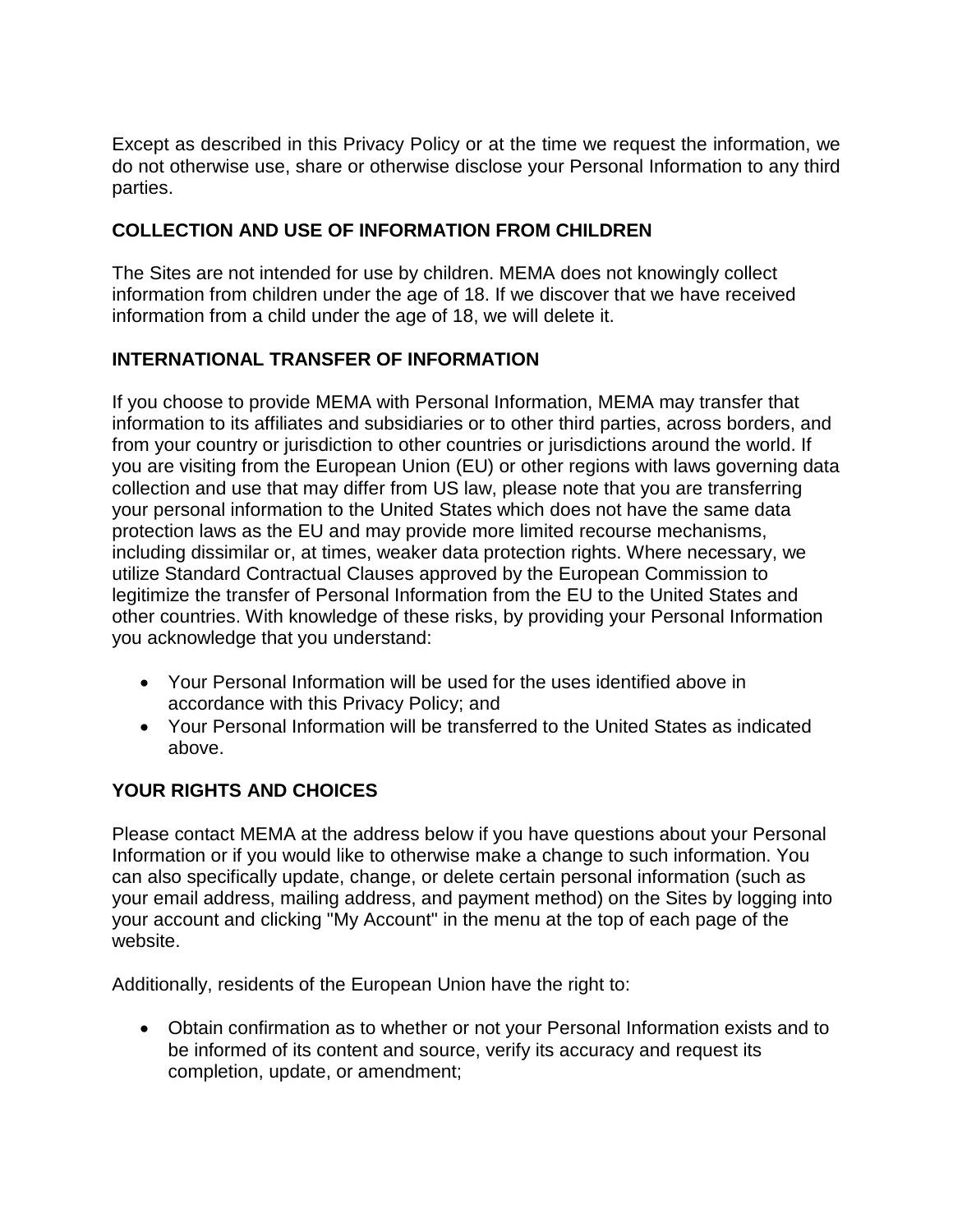- Request the deletion, anonymization or restriction of the processing of your Personal Information processed in breach of the applicable law;
- Object to the processing, in all cases, of your Personal Information for legitimate reasons;
- Receive an electronic copy of your Personal Information, if you would like such a copy for yourself or to port your Personal Information to a different provider;
- Lodge a complaint with the relevant data protection supervisory authority.

## **OPT-OUT**

We communicate with users who subscribe to our services on a regular basis via email. For example, we may use your email address to send you information about a service requested by you, to confirm a service requested by you, to send you notices regarding important information and meetings, to send you information about changes to our services, and to send notices and other disclosures as required by law. Generally, users cannot opt-out of these communications, but they will be primarily informational in nature rather than promotional.

However, we provide you the opportunity to exercise an opt-out choice if you do not want to receive other types of communication from us, such as emails or updates from us regarding new services and products offered on the Sites or if you do not want us to share your Personal Information with third parties. The opt-out choice may be exercised by ticking or un-ticking the appropriate box if such checkbox is available at the points where personal information is collected, or by contacting us. We will process your unsubscribe request as soon as possible and in accordance with applicable law, but please be aware that in some circumstances you may receive a few more messages until the unsubscribe request is processed. You also may opt-out of receiving such emails by clicking on the "unsubscribe" link within the text of the email.

### **FORUMS, CHAT ROOMS & OTHER PUBLIC POSTING AREAS**

Please note that any information you include in a message you post to any chat room, forum or other public posting area is available to anyone with Internet access. If you don't want people to know your e-mail address, for example, don't include it in any message you post publicly. PLEASE BE EXTREMELY CAREFUL WHEN DISCLOSING ANY INFORMATION IN CHAT ROOMS, FORUMS AND OTHER PUBLIC POSTING AREAS. WE ARE NOT RESPONSIBLE FOR THE USE BY OTHERS OF THE INFORMATION THAT YOU DISCLOSE IN CHAT ROOMS, FORUMS AND OTHER PUBLIC POSTING AREAS.

## **THIRD PARTY WEBSITES**

This Privacy Policy applies solely to information collected on the Sites. The Sites may contain links to other websites, such as to relevant online resources, our partners' websites, and other third party websites. We are not responsible for the privacy practices or the content of these other websites.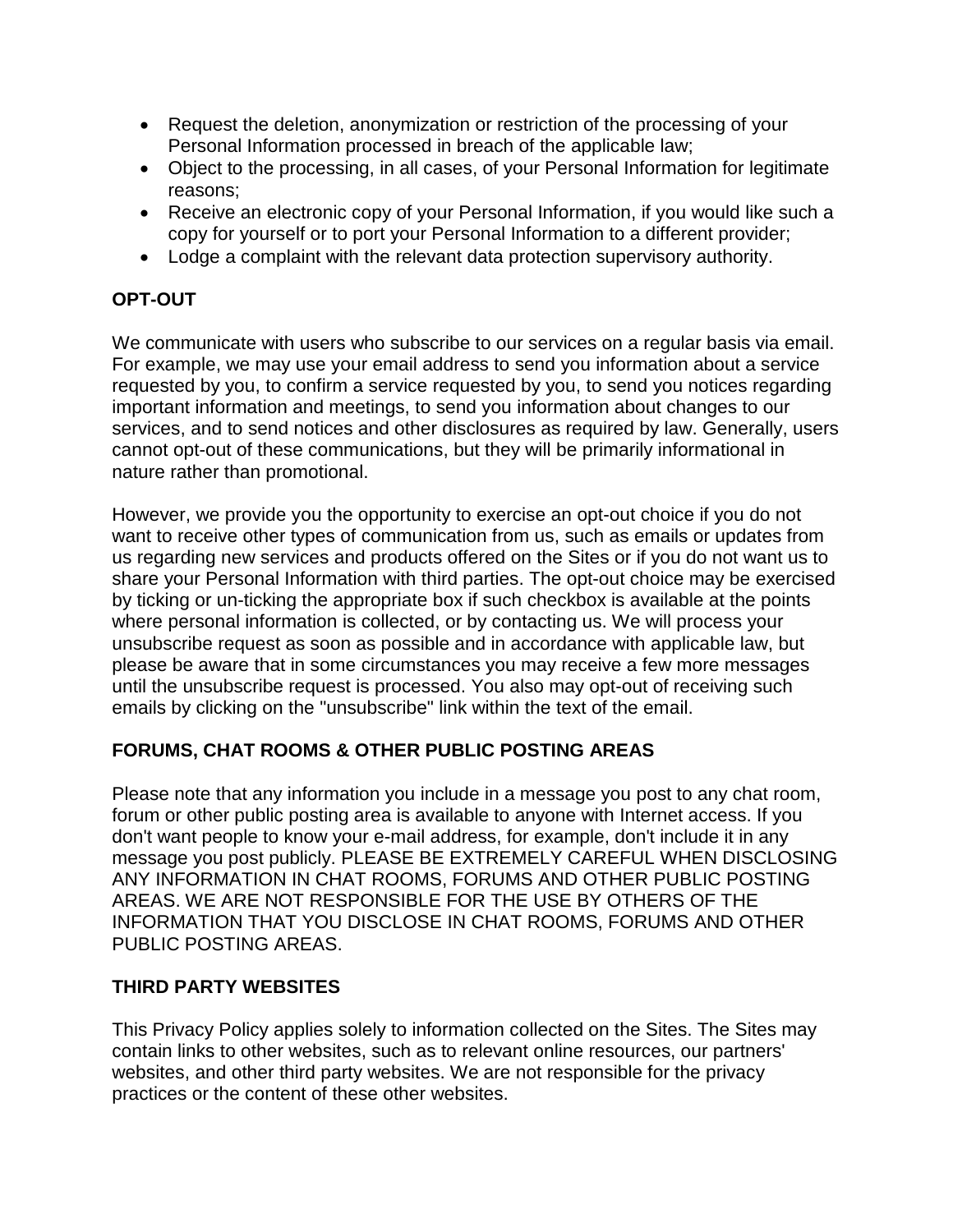## **ASSIGNMENT**

In the event that all or part of our assets are sold or acquired by another party, or in the event of a merger, you grant us the right to assign the Personal and Non-Personal Information collected via the Sites.

### **CHANGES TO THIS PRIVACY POLICY**

We reserve the right to change this Privacy Policy from time to time. When we do, we will also revise the "Effective Date" date at the top of this Privacy Policy. If we are going to use information in a manner that is materially different from that stated at the time of collection or make any material changes to our privacy practices, we will notify you either by email or by posting a prominent notice on our Sites.

### **SECURITY AND RETENTION**

We implement reasonable security measures to protect against the loss, misuse, or alteration of the information you provide us. We may use third party products and services to secure or store your information. Please understand that no data transmissions over the Internet can be guaranteed to be 100% secure. Consequently, we cannot ensure or warrant the security of any information you transmit to us and you understand that any information that you transfer to MEMA is done at your own risk. We use firewalls to protect your information from unauthorized access, disclosure, alteration, or destruction. However, please note that this is not a guarantee that such information may not be accessed, disclosed, altered or destroyed by breach of such firewalls and secure server software.

If we learn of a security systems breach we may attempt to notify you electronically so that you can take appropriate protective steps. By using these Sites or providing personal information to us you agree that we can communicate with you electronically regarding security, privacy and administrative issues relating to your use of these Sites. We may post a notice on our Sites if a security breach occurs. We may also send an email to you at the email address you have provided to us in these circumstances. Depending on where you live, you may have a legal right to receive notice of a security breach in writing.

We will retain your Personal Information for the period necessary to fulfill the purposes outlined in this Privacy Policy unless a longer retention period is required or permitted by law.

#### **DISPUTES**

Except where and to the extent prohibited by law, by using the Sites, you and MEMA agree that, if there is any controversy, claim, action, or dispute arising out of or related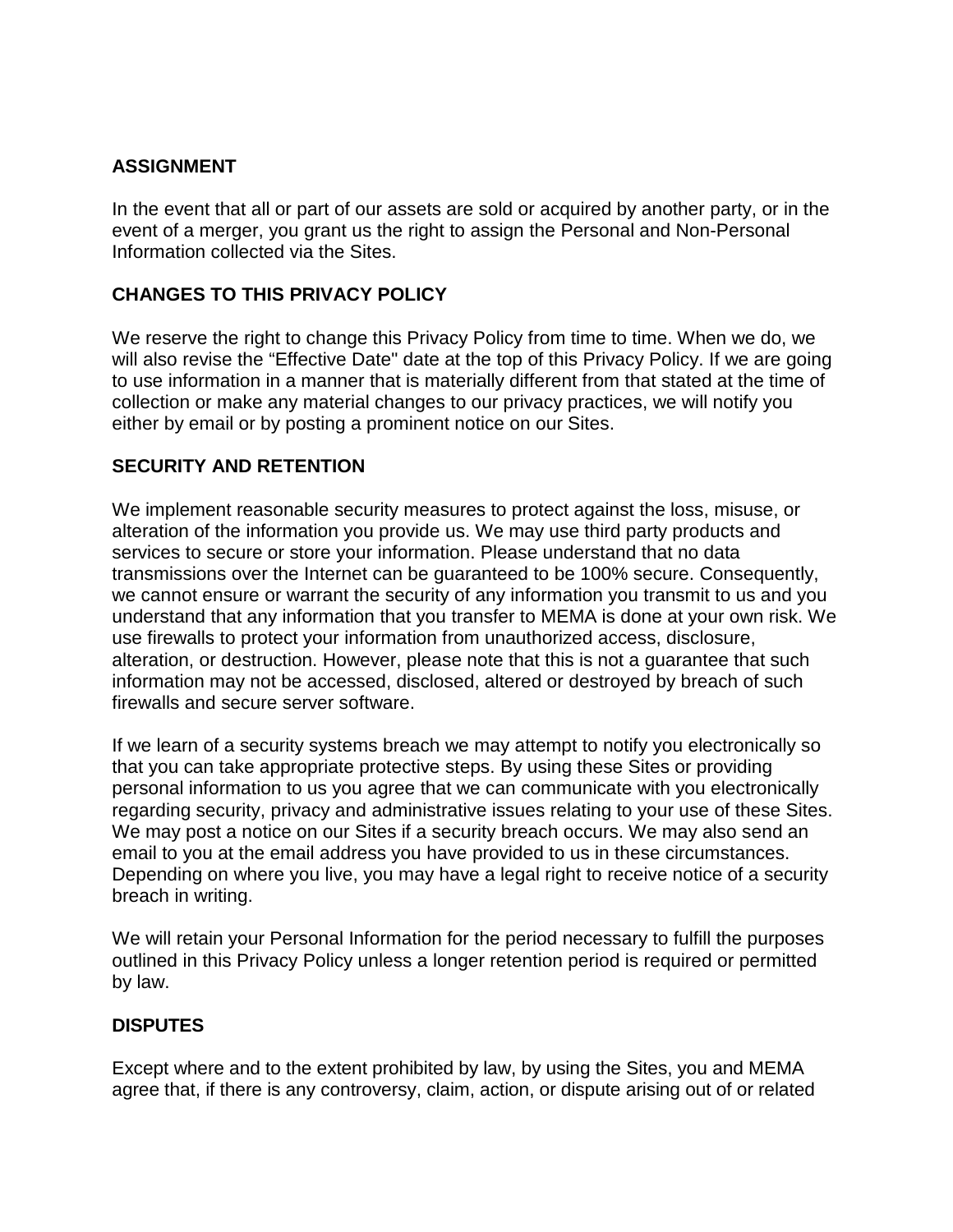to your use of the Sites, Communication Services or any services provided by MEMA through the Sites, or the breach, enforcement, interpretation, or validity of this Privacy Policy or any part ("Dispute"), both parties shall first try in good faith to settle such Dispute by providing written notice to the other party describing the facts and circumstances of the Dispute and allowing the receiving party thirty (30) days in which to respond to or settle the Dispute.

Notice shall be sent to:

• MEMA, at:

ATTN: MEMA Disputes PO Box 13966 RTP, NC 27709-3966

• You, at the contact information on file with MEMA

Both you and MEMA agree that this dispute resolution procedure is a condition precedent that must be satisfied before initiating any litigation or filing any claim against the other party. IF ANY DISPUTE CANNOT BE RESOLVED BY THE ABOVE DISPUTE RESOLUTION PROCEDURE, YOU AGREE THAT THE SOLE AND EXCLUSIVE JURISDICTION FOR SUCH DISPUTE WILL BE DECIDED BY BINDING ARBITRATION ON AN INDIVIDUAL BASIS. ARBITRATION ON AN INDIVIDUAL BASIS MEANS THAT YOU WILL NOT HAVE, AND YOU WAIVE, THE RIGHT FOR A JUDGE OR JURY TO DECIDE YOUR CLAIMS, AND THAT YOU MAY NOT PROCEED IN A CLASS, CONSOLIDATED, OR REPRESENTATIVE CAPACITY. Other rights that you and we would have in court will not be available or will be more limited in arbitration, including discovery and appeal rights. Any such Dispute shall be exclusively submitted to JAMS [\(www.jamsadr.com\)](http://www.jamsadr.com/) for binding arbitration under its rules then in effect, and will occur in the Washington, DC area, before one arbitrator to be mutually agreed upon by both parties.

The arbitrator, and not any federal, state, or local court or agency, shall have exclusive authority to resolve any Dispute arising under or relating to the interpretation, applicability, enforceability, or formation of this Privacy Policy, including any claim that all or any part of this Privacy Policy is void or voidable.

#### **CHOICE OF LAW**

This Privacy Policy has been made in, and shall be construed in accordance with, the laws of the State of Maryland, without giving effect to any conflict of law principles. The parties acknowledge that this Privacy Policy evidences a transaction involving interstate commerce. Notwithstanding the provision in the preceding paragraph with respect to applicable substantive law, any arbitration conducted pursuant to the terms of this Privacy Policy shall be governed by the Federal Arbitration Act (9 U.S.C. §§ 1-16).